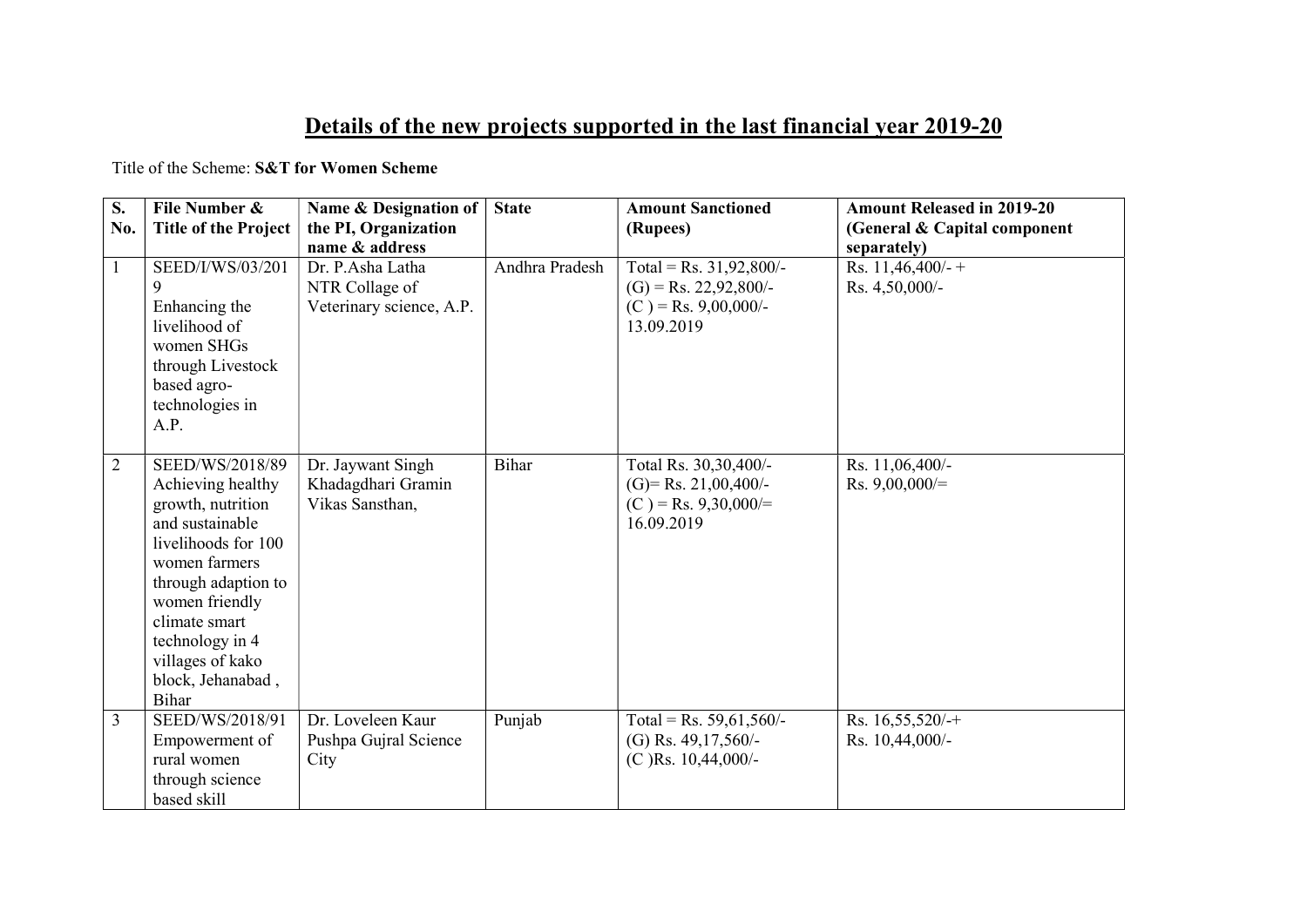|                | development                  |                         |                      |                           |                                    |
|----------------|------------------------------|-------------------------|----------------------|---------------------------|------------------------------------|
| $\overline{4}$ | SEED/WS/2018/70              | Dr. Savita Budhwar      | Haryana              | Total= Rs. 22,03,492/-    | Rs. $8,64,110/$ -+                 |
|                | Food based                   | Central University of   |                      | $(G)$ = Rs. 17,13,520/-   | Rs. 4,89,972/-                     |
|                | mitigation of                | Haryana                 |                      | $(C)$ = Rs. 4,89,972/-    |                                    |
|                | malnutrition in              |                         |                      | 19.08.2019                |                                    |
|                | women by                     |                         |                      |                           |                                    |
|                | improving efficacy           |                         |                      |                           |                                    |
|                | of coarse cereals            |                         |                      |                           |                                    |
|                | and millets                  |                         |                      |                           |                                    |
| 5              | SEED/I/WS/10/201             | Dr. Randeep Guleria     | New Delhi            | Total= Rs. 62,94,040/-    | Rs. 18,99,680/-                    |
|                |                              | All India Institute of  |                      | $(G)$ = Rs. 62,94,040/-   |                                    |
|                | To see the effect of         | Medical Sciences,       |                      | $(C) = Nil$               |                                    |
|                | obstructive step             |                         |                      | 09.08.2019                |                                    |
|                | apnea in north               |                         |                      |                           |                                    |
|                | Indian women with            |                         |                      |                           |                                    |
|                | polycystic ovary             |                         |                      |                           |                                    |
|                | syndrome                     |                         |                      |                           |                                    |
| 6              | SEED/I/WS/4/2018             | Ms. K. Dasgupta Misra   | <b>Uttar Pradesh</b> | Total = Rs. $39,15,600/-$ | Rs. 19,64,800/-                    |
|                | Study of women               | Vigyan Prasar A-50      |                      | $(G)$ = Rs. 39,15,600/-   |                                    |
|                | technology parks in          | <b>NCMRWF Building</b>  |                      | $(C) = Nil$               |                                    |
|                | the country for              |                         |                      | 26.06.2019                |                                    |
|                | integrated<br>development of |                         |                      |                           |                                    |
|                | rural women                  |                         |                      |                           |                                    |
| $\overline{7}$ | SEED/WS/2019/10              | Dr. Seema Mehra         | New Delhi            | Total: Rs.77,01,100/-,    | Rs.13,59,000 (NATMO), Rs.15,29,000 |
|                | $\Omega$                     | Parihar Associate       |                      | Rs.32.68 lakh (NATMO),    | $(KMC)(G)$ +Rs.3,50,000 (NATMO),   |
|                | Women                        | Professor               |                      | Rs.44.33 Lakh (Kirori Mal | Rs.13,75,000 (KMC)©(02-12-2019)    |
|                | Empowerment                  | National Atlas &        |                      | College)                  |                                    |
|                | Atlas of India:              | Thematic Mapping        |                      |                           |                                    |
|                | Science &                    | Organisation (NATMO)    |                      |                           |                                    |
|                | Technology                   | & Kirori Mal College    |                      |                           |                                    |
|                | Perspective                  | (KMC) University of     |                      |                           |                                    |
|                |                              | Delhi & CGO Complex     |                      |                           |                                    |
|                |                              | 7th floor DF Block Salt |                      |                           |                                    |
|                |                              | Lake Kolkata 700064     |                      |                           |                                    |